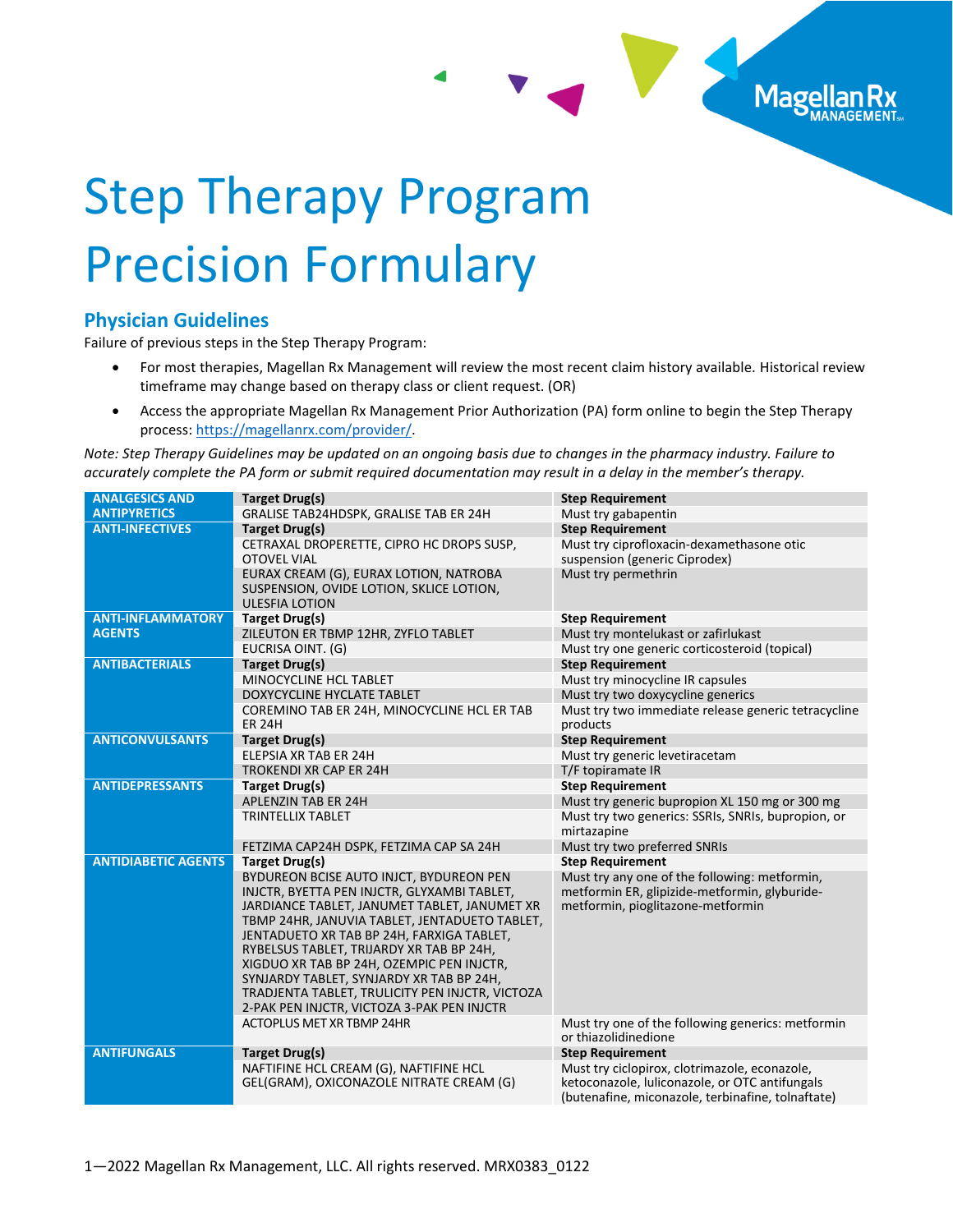| <b>ANTIGLAUCOMA</b>       | Target Drug(s)                                                                                                                                                                                                                                                                                                                                                        | <b>Step Requirement</b>                                                                                                                                                                                                                          |
|---------------------------|-----------------------------------------------------------------------------------------------------------------------------------------------------------------------------------------------------------------------------------------------------------------------------------------------------------------------------------------------------------------------|--------------------------------------------------------------------------------------------------------------------------------------------------------------------------------------------------------------------------------------------------|
| <b>AGENTS</b>             | TRAVATAN Z DROPS, XALATAN DROPS                                                                                                                                                                                                                                                                                                                                       | Must try one of the following: latanoprost,                                                                                                                                                                                                      |
|                           |                                                                                                                                                                                                                                                                                                                                                                       | travoprost, Lumigan, Xelpros                                                                                                                                                                                                                     |
| <b>ANTILIPEMIC AGENTS</b> | Target Drug(s)                                                                                                                                                                                                                                                                                                                                                        | <b>Step Requirement</b>                                                                                                                                                                                                                          |
|                           | ALTOPREV TAB ER 24H, FLOLIPID ORAL SUSP, LESCOL<br>CAPSULE, SIMVASTATIN ORAL SUSP                                                                                                                                                                                                                                                                                     | Must try one generic statin                                                                                                                                                                                                                      |
| <b>ANTIMIGRAINE</b>       | Target Drug(s)                                                                                                                                                                                                                                                                                                                                                        | <b>Step Requirement</b>                                                                                                                                                                                                                          |
| <b>AGENTS</b>             | AMERGE TABLET, FROVA TABLET, IMITREX<br>CARTRIDGE, IMITREX PEN INJCTR, IMITREX SPRAY,<br>IMITREX TABLET, IMITREX VIAL, MAXALT MLT TAB<br>RAPDIS, MAXALT TABLET, RELPAX TABLET, TOSYMRA<br>SPRAY, ZOLMITRIPTAN SPRAY, ZOMIG SPRAY, ZOMIG<br>TABLET, ZOMIG ZMT TAB RAPDIS, ONZETRA XSAIL<br>AER POW BA, ZEMBRACE SYMTOUCH PEN INJCTR                                    | Must try two preferred serotonin 5HT1 Agonists                                                                                                                                                                                                   |
| <b>ANTINEOPLASTIC</b>     | Target Drug(s)                                                                                                                                                                                                                                                                                                                                                        | <b>Step Requirement</b>                                                                                                                                                                                                                          |
| <b>AGENTS</b>             | PICATO GEL (EA)                                                                                                                                                                                                                                                                                                                                                       | Must try topical fluorouracil or imiquimod                                                                                                                                                                                                       |
| <b>ANTIPARKINSONIAN</b>   | Target Drug(s)                                                                                                                                                                                                                                                                                                                                                        | <b>Step Requirement</b>                                                                                                                                                                                                                          |
| <b>AGENTS</b>             | <b>EMSAM PATCH TD24</b>                                                                                                                                                                                                                                                                                                                                               | Must try two generic antidepressants: bupropion,<br>citalopram, desvenlafaxine ER, duloxetine,<br>escitalopram, fluoxetine, mirtazapine, paroxetine,<br>paroxetine ER, sertraline, venlafaxine, venlafaxine<br>ER                                |
| <b>ANTIPSYCHOTIC</b>      | Target Drug(s)                                                                                                                                                                                                                                                                                                                                                        | <b>Step Requirement</b>                                                                                                                                                                                                                          |
| <b>AGENTS</b>             | VRAYLAR CAP DS PK, VRAYLAR CAPSULE                                                                                                                                                                                                                                                                                                                                    | Must try one generic atypical antipsychotic                                                                                                                                                                                                      |
|                           | FANAPT TAB DS PK, FANAPT TABLET, GEODON<br>CAPSULE, GEODON VIAL, CLOZARIL TABLET, INVEGA<br>TAB ER 24, ZYPREXA ZYDIS TAB RAPDIS                                                                                                                                                                                                                                       | Must try two: unique generic atypicals, Latuda, or<br>Vraylar                                                                                                                                                                                    |
| <b>ANTIRETROVIRALS</b>    | Target Drug(s)                                                                                                                                                                                                                                                                                                                                                        | <b>Step Requirement</b>                                                                                                                                                                                                                          |
|                           | <b>CIMDUO TABLET</b>                                                                                                                                                                                                                                                                                                                                                  | Must try Temixys                                                                                                                                                                                                                                 |
|                           | ATRIPLA TABLET, EFAVIRENZ-EMTRIC-TENOFOV<br><b>DISOP TABLET</b>                                                                                                                                                                                                                                                                                                       | Must try brand or generic Symfi/Symfi Lo                                                                                                                                                                                                         |
|                           | <b>COMPLERA TABLET</b>                                                                                                                                                                                                                                                                                                                                                | Must try one of the following:<br>efavirenz/emtricitabine/tenofovir disoproxil<br>fumarate (generic Atripla),<br>efavirenz/lamivudine/tenofovir disoproxil fumarate<br>(generic Symfi/Symfi Lo), Atripla, Symfi, Symfi Lo,<br>Delstrigo, Odefsey |
| <b>ANTIULCER AGENTS</b>   | <b>Target Drug(s)</b>                                                                                                                                                                                                                                                                                                                                                 | <b>Step Requirement</b>                                                                                                                                                                                                                          |
| <b>AND ACID</b>           | DEXILANT CAP DR BP                                                                                                                                                                                                                                                                                                                                                    | Must try one generic proton pump inhibitor                                                                                                                                                                                                       |
| <b>SUPPRESSANTS</b>       | ACIPHEX SPRINKLE CAP DR SPR, ACIPHEX TABLET DR,<br>ESOMEPRAZOLE STRONTIUM CAPSULE DR, NEXIUM<br>CAPSULE DR, NEXIUM SUSPDR PKT, OMEPRAZOLE-<br>SODIUM BICARBONATE CAPSULE, OMEPRAZOLE-<br>SODIUM BICARBONATE PACKET, PREVACID CAPSULE<br>DR, PREVACID TAB RAP DR, PRILOSEC SUSPDR PKT,<br>PROTONIX GRAN PKT DR, PROTONIX TABLET DR,<br>ZEGERID CAPSULE, ZEGERID PACKET | Must try two generic proton pump inhibitors                                                                                                                                                                                                      |
| <b>ANXIOLYTICS,</b>       | <b>Target Drug(s)</b>                                                                                                                                                                                                                                                                                                                                                 | <b>Step Requirement</b>                                                                                                                                                                                                                          |
| <b>SEDATIVES AND</b>      | AMBIEN TABLET, AMBIEN CR TAB MPHASE                                                                                                                                                                                                                                                                                                                                   | Must try eszopiclone AND (zolpidem or zaleplon)                                                                                                                                                                                                  |
| <b>HYPNOTICS</b>          | BELSOMRA TABLET, DAYVIGO TABLET, ROZEREM<br><b>TABLET</b>                                                                                                                                                                                                                                                                                                             | Must try eszopiclone, zolpidem, or zaleplon                                                                                                                                                                                                      |
| <b>BETA-3-ADRENERGIC</b>  | EDLUAR TAB SUBL, INTERMEZZO TAB SUBL                                                                                                                                                                                                                                                                                                                                  | Must try generic zolpidem or Ambien                                                                                                                                                                                                              |
| <b>AGONISTS</b>           | Target Drug(s)<br><b>GEMTESA TABLET</b>                                                                                                                                                                                                                                                                                                                               | <b>Step Requirement</b><br>Must try TWO of the following: Myrbetrig, generic                                                                                                                                                                     |
|                           |                                                                                                                                                                                                                                                                                                                                                                       | darifenacin ER, generic oxybutynin IR/ER, generic<br>solifenacin, generic tolterodine IR/ER, generic<br>trospium IR/ER                                                                                                                           |
| <b>BETA-ADRENERGIC</b>    | <b>Target Drug(s)</b>                                                                                                                                                                                                                                                                                                                                                 | <b>Step Requirement</b>                                                                                                                                                                                                                          |
| <b>AGONISTS</b>           | ARCAPTA NEOHALER CAP W/DEV                                                                                                                                                                                                                                                                                                                                            | Must try two of the following: Advair HFA/Diskus,<br>Breo Ellipta, Serevent, Symbicort, Wixela inhub,<br>fluticasone/salmeterol inh, Striverdi                                                                                                   |
| <b>CARDIOVASCULAR</b>     | Target Drug(s)                                                                                                                                                                                                                                                                                                                                                        | <b>Step Requirement</b>                                                                                                                                                                                                                          |
| <b>DRUGS</b>              | <b>CARDURA XL TAB ER 24</b>                                                                                                                                                                                                                                                                                                                                           | Must try alfuzosin, doxazosin, dutasteride,<br>finasteride, silodosin, terazosin, or tamsulosin                                                                                                                                                  |
|                           | INDERAL XL CAP ER 24H, INNOPRAN XL CAP ER 24H                                                                                                                                                                                                                                                                                                                         | Must try propranolol ER generics                                                                                                                                                                                                                 |